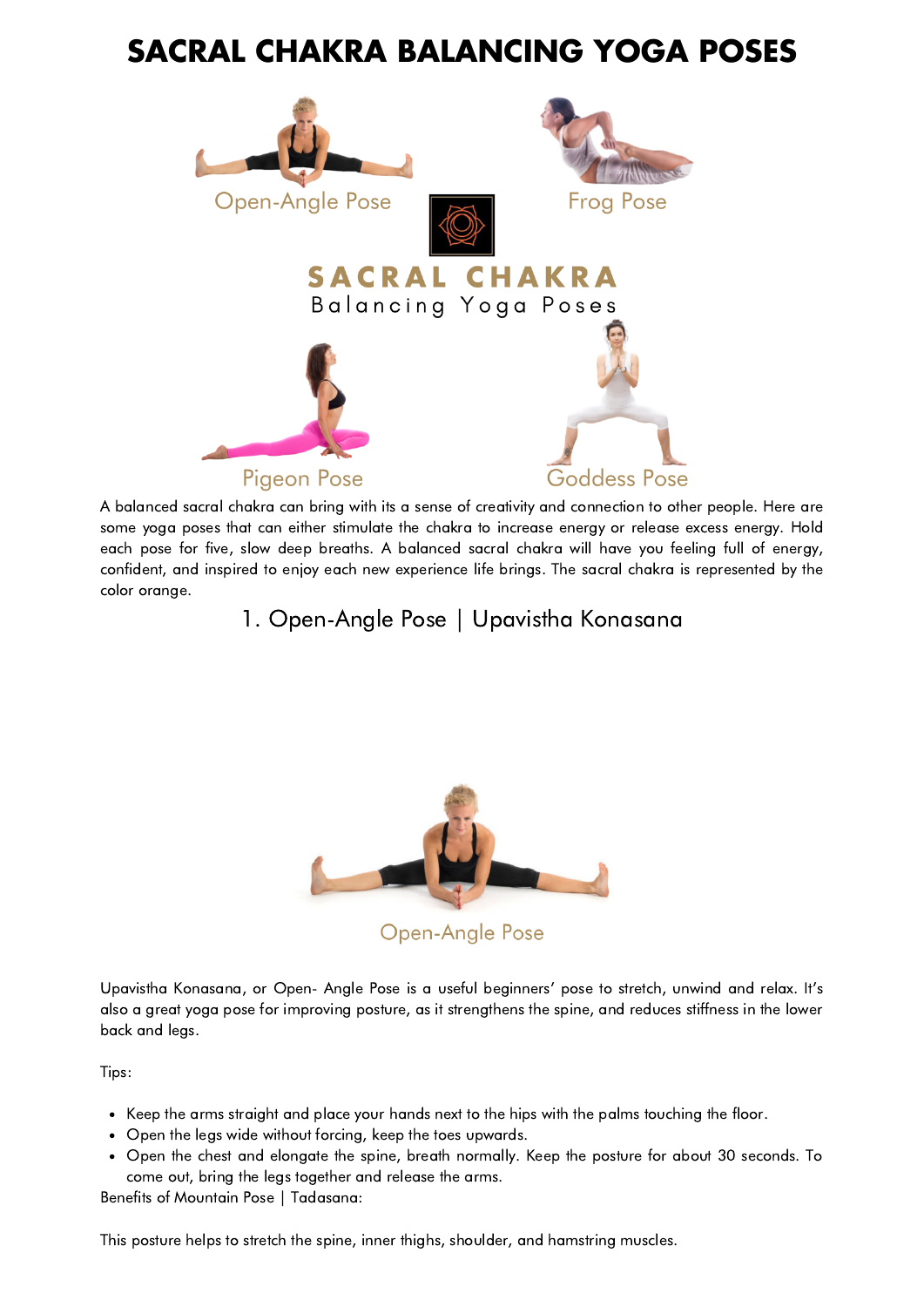## 2. Frog Pose | Bhekasana



**Frog Pose** 

Frog pose or Bhekasana is an advanced backbend yoga pose that requires practice and proper flexibility. In this deep stretch, the yogi lay on their stomach with their thighs turned out and flat against the ground, resembling a frog shape.

Tips:

- From Down Dog, come to Tabletop, then begin to move your knees away from one another.
- As you do, make sure your feet stay in line with your knees, so that your shins and quads form a 90 degree angle.
- Flex your feet and press through your heels to protect your knees.  $\bullet$
- Slide down to your forearms with your palms together and begin to gradually press your hips back  $\bullet$ toward your heels. Feel free to use a blanket underneath your knees for comfort.
- Stay for 1 minute, breathing deeply. Then press back to Child's Pose for 1 minute before rolling up to seated.

Benefits:

This intense hip-opening posture can often stir up emotions, so be extra generous with your breath, using it as a tool to ground you by drawing out you're exhaling a count or two longer than your inhales.

3. Pigeon Pose | Kapotasna